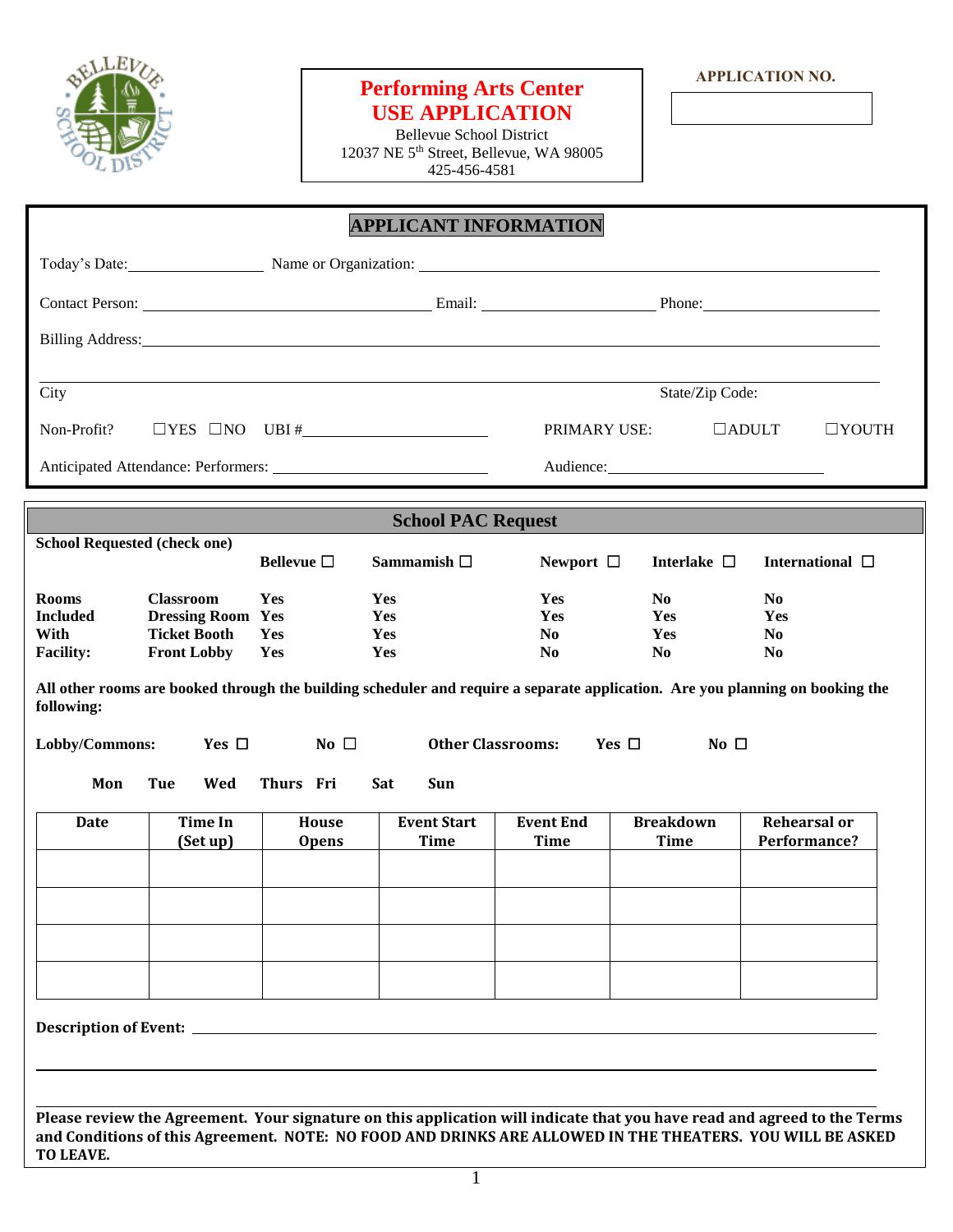**Bellevue School District accepts the following forms of payment for processing fees and rental fees: Cash, Credit Card, and Checks Please call the Facilities Office at 425-456-4500 for credit card payment over the phone.**

### **Requirements**

**FEES:** A \$20 non-refundable processing fee must accompany this application. For information on the PAC Use Fee Schedule, please go to the following web site: <http://www.bsd405.org/departments/facilities/pac/>Please make checks payable to: Bellevue School District No. 405. Please indicate the school and application number on the check.

**Insurance:** Hold Harmless and Liability Insurance/Certificate of Insurance: A Certificate of Insurance, with Bellevue School District No. 405, its directors, officials, employees, and volunteers are to be covered and named as an additional insured, on the Commercial General Liability policy with respect to liability arising out of the operations of the insured. The General Liability coverage can be provided in the form of an endorsement to the insurance. The address to be noted on the certificate of insurance should be 12111 NE 1<sup>st</sup> St., Bellevue, WA 98005.

The Certificate of Insurance should acknowledge the hold harmless agreement stated below and the liability insurance requirement shall be provided to the District prior to the scheduled use of the Bellevue School District's field or school building. User(s) shall agree to defend, protect, and indemnify for costs, legal, and any and all other expenses or damages and to hold harmless the District, its officers, employees, agents, and directors, from any and all claims, liabilities, or suits arising directly or indirectly out of user's use of the Bellevue School District's field or school building. User(s) shall obtain liability insurance for no less than \$1,000,000 combined single limit bodily injury and property damage. **Failure to provide this certificate shall result in cancellation of the field or building use and forfeiture of any deposit.**

**Cancellations:** PAC cancellations must be in writing at least 30 days in advance of the scheduled use. For notice provided less than 30 days before the scheduled use, the user is subject to a charge of up to half the total original cost. If a scheduled facility use is changed and/or cancelled, the user shall notify the building principal or designee in writing seventy-two (72) hours in advance of the scheduled use. To be eligible for a refund or fee adjustment, user must comply with this 72 hour advance notice.

### **AGREEMENT AND SIGNATURE**

**Applicant agrees by their signature below that they have read and agree to the terms and conditions stated above, and the terms and Conditions of the attached Agreement (please see Page 3), and with the District Procedures 4260.1P, 4260.3P, and/or 4260.4P. Approval by the District will be indicated by the issuance of this PAC Use Application, and a Fees Estimate sheet approved by the School and the Facilities Department.**

**Signature: Date:**

**Signature: Date:**

School (insures custodial staffing arrangements will be made if required)

**Signature: Date:**

Facility Department Approval

**[Note for school: Please tape a copy of any receipt of payment, before sending application to the Facilities Department]**

**This Application will only be processed if accompanied by the PAC Equipment form for your designated School. Failure to do so will result in this application not being processed.**